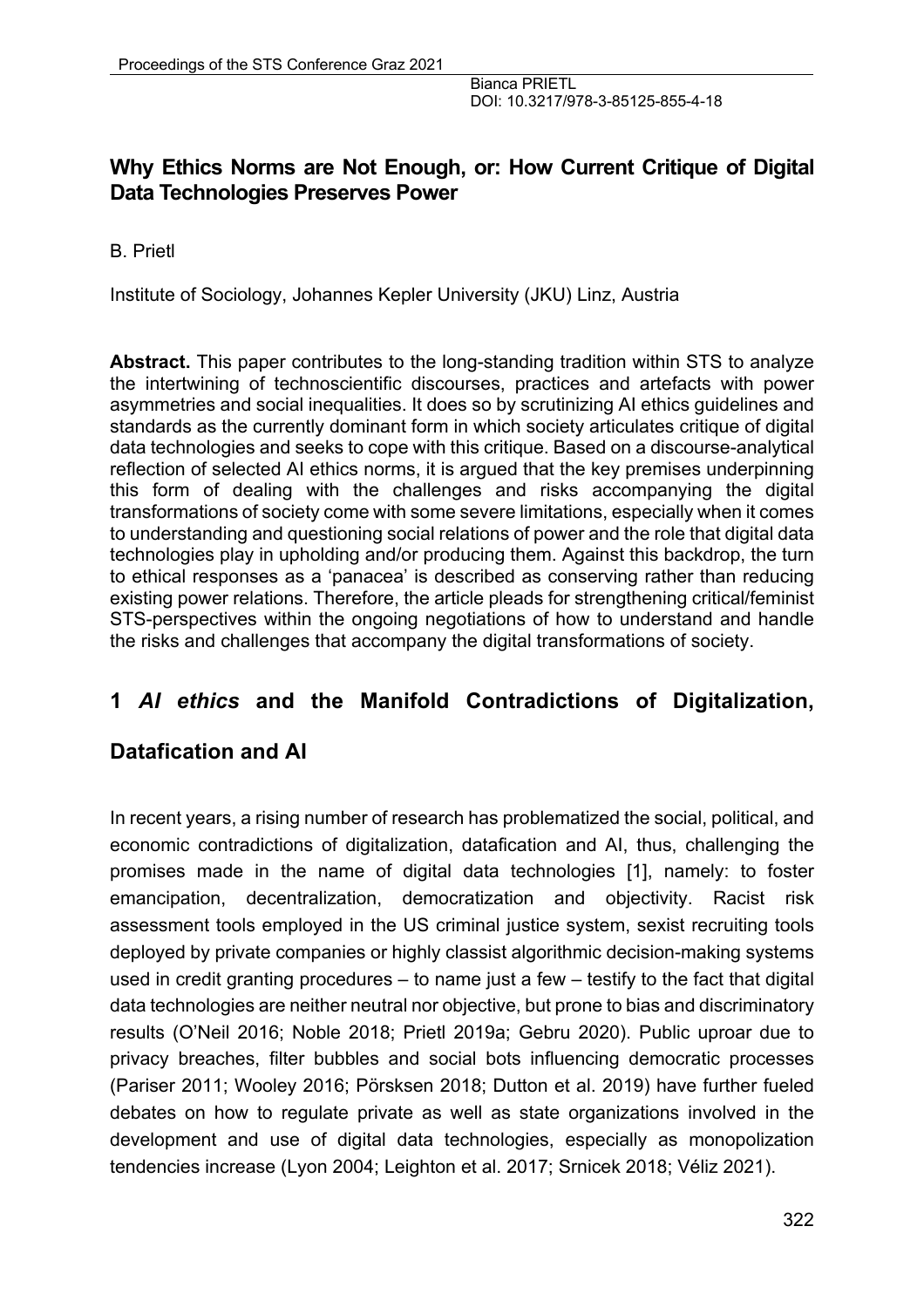Whereas computer science researchers pursue technology-focused ways of addressing the aforementioned problems such as discrimination aware data mining (DADM) or fairness, accountability and transparency in machine learning (FAccT), the prime (public) reaction to be observed is a 'call for ethics' resounding within politics, academia as well as industry. Around the globe, responses to the challenges and risks posed by digital data technologies either take the form of ethics boards, audits, frameworks and guidelines, or of efforts to educate AI developers and data scientists in ethical awareness (McKay/Yallaly 2017): In 2016 the IEEE Global Initiative for Ethical Considerations in Artificial Intelligence and Autonomous Systems was launched as an industry connection program of the IEEE Standards Association, aspiring for "ethics to become the new green." In 2019 the US National Science Foundation (NSF) has partnered with Amazon to jointly support computational research focused on fairness in AI, while the European Commission presented its *Ethics Guidelines for Trustworthy Artificial Intelligence.* In academia, research centers and chairs for AI ethics are being institutionalized such as the heavily disputed *Institute for Ethics in Artificial Intelligence* at Technical University of Munich that was founded with the financial support of Facebook. Additionally, the big global tech companies, such as Google or Microsoft, have released ethical principles as a sign of selfregulation.

As these examples show, industry is heavily involved in discussing and shaping the science, morality and laws of AI and digital data technologies more in general. Critics, thus, called the hype around AI ethics a smokescreen for carrying on with business as usual. Instead of initiating a genuine push towards social justice and equality, ethics were largely employed to convince politicians as well as the general public that ethics guidelines were enough or even better than regulations when it comes to handling the manifold contradictions accompanying the digital transformations of society. Considering furthermore that most of these self-imposed standards are hardly binding, even less enforceable by law, they might remain a mere gesture of goodwill (Sloane 2019; Benkler 2019; Daly et al. 2019; Nosthoff/Maschewski 2019). [2]

While I am sharing the skepticism vis à vis a so-called 'ethics washing', this paper wants to take the critique of an 'ethical' approach towards solving the challenges related to digital data technologies a step further: By taking a closer look at the key premises of what becomes currently implemented as AI ethics, it sets out to scrutinize this dominant form of criticizing digital data technologies and coping with this critique. Though critical towards the all-encompassing recourse to ethics, it also distances itself from what has been called 'ethics bashing', namely the over-simplified consideration of ethics as shallow communication strategy and instrumentalized cover-up, with (moral) philosophy being reduced to a mere academic endeavor that stands in opposition to political discussion and social organizing (Bietti 2020). However, this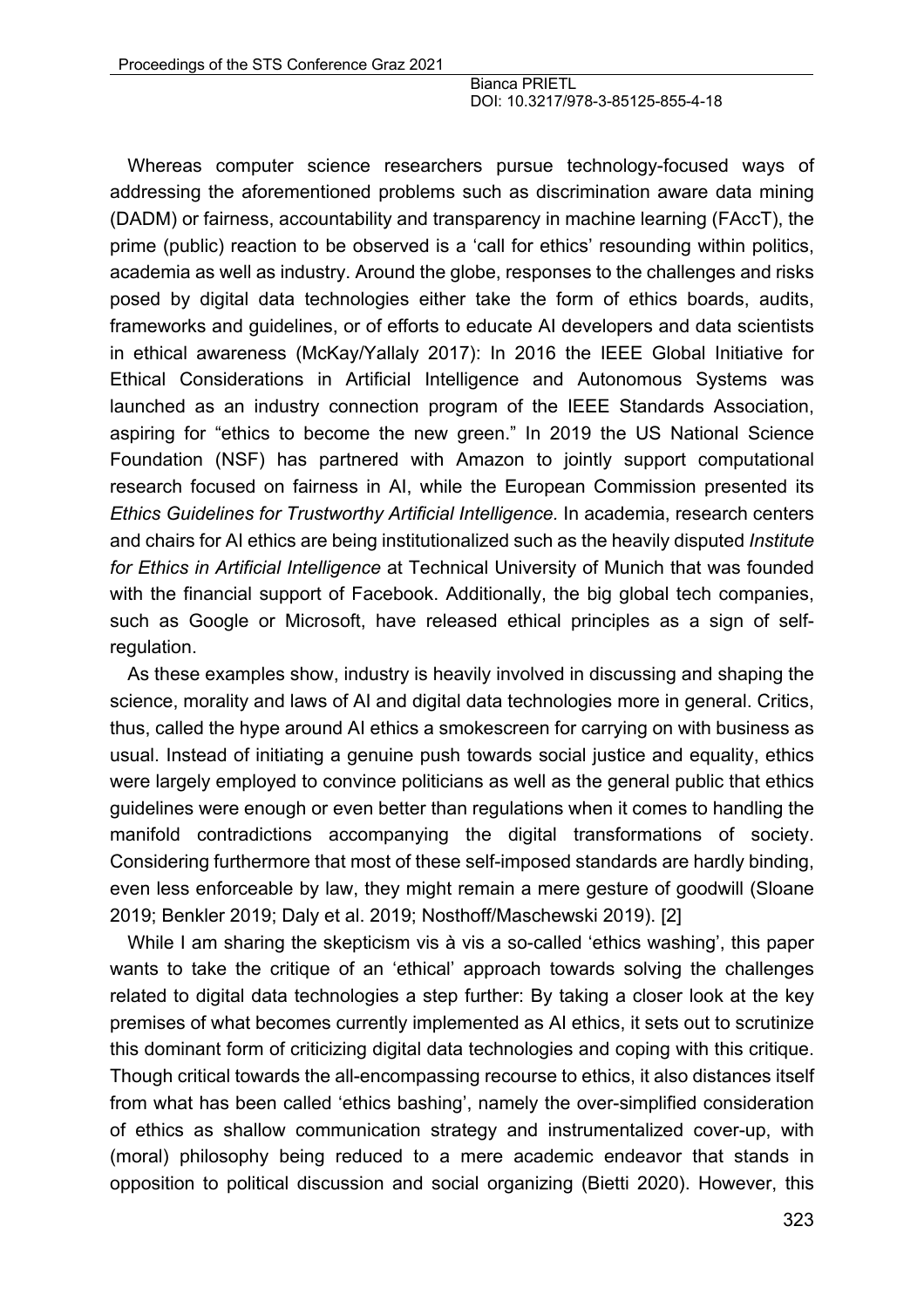paper contents that the sole focus on ethical norms has its limitations when it comes to understanding, reflecting and challenging power asymmetries and social inequalities and the role that digital data technologies play in upholding them.

### **2 Approaching Ethics Norms as an Object of Study**

The argument presented in this paper is informed by critical and feminist perspectives in STS. Digital data technologies are understood as sociotechnical phenomena that are the result of an inextricably interweaving of technology and society, of the material and the semiotic (e.g., Haraway 1985). As such they are considered to have politics (Winner 1980), materializing and at the same time (re)producing social structures (of power and inequality) as well as cultural orders (and symbolic hierarchies). Therefore, digital data technologies are neither neutral artefacts, nor are they isolated from society, its structures, institutions and norms. From this point of view, ethics guidelines and standards are an interesting object of study as they make the values and norms materialized in digital data technologies explicit—at least partly [3].

Although the question of how effective ethical guidelines are in changing the thinking and practices of technology designers is heavily disputed (Hagendorff 2020), ethics statements can be considered "powerful instruments for constructing and imposing a shared ethical frame on a contentious conversation" (Greene/Hoffmann/Stark 2019: 2129), thus, setting the table for further discussions on 'good' digital data technologies. They are constituted by and constituting the historical, local, political, economic, and cultural conditions of the society they shape and are shaped by. Conceptualized as *discursive elements*, I understand ethics guidelines and standards as taking part in (pre)structuring our perceptions of digital data technologies, the ways we think about their design, implementation and use. As such they are productive in the sense that they take part in enabling specific sociotechnical paths of developing and using digital data technologies, while impeding others. Put differently, ethical statements are powerful as well as political, being a means of power as well as instrumental to power relations (Paulitz 2005; Prietl 2019b).

Following this line of thinking, the core argument of this paper is that addressing the challenges and risks of digitalization, datafication and AI solely in terms of ethics is not well suited for challenging the existing power asymmetries and social structures of inequality in our society. Drawing on a discourse-analytical reflection of 16 ethics guidelines and standards that have been theoretically sampled using the *AI Ethics Guidelines Global Inventory* provided by the German watchdog-organization Algorithm Watch [4] as well as literature on AI ethics, I will sketch three limitations of this currently dominant form of criticizing digital data technologies and coping with this critique: (1)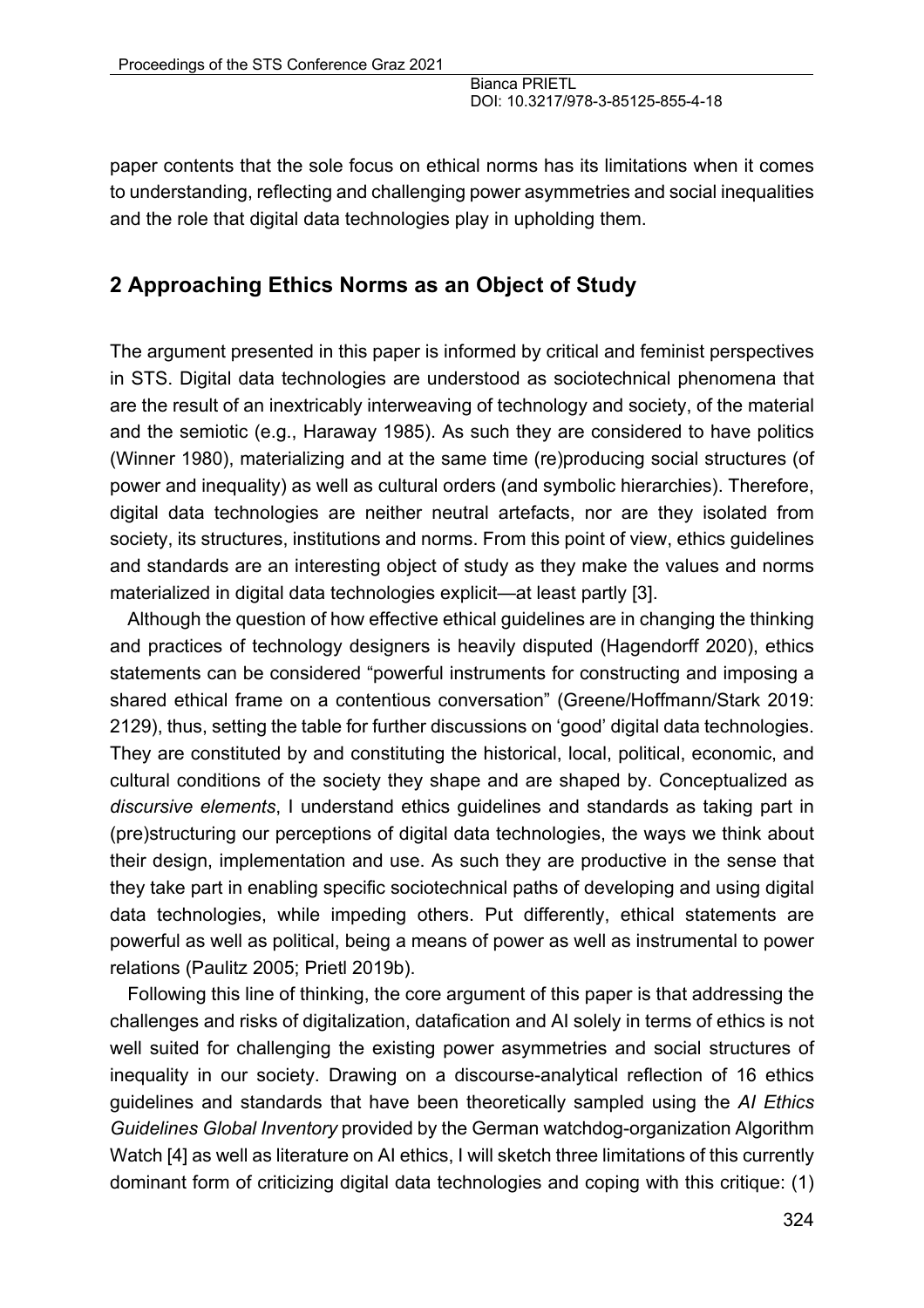an a-social understanding of action, (2) an individualistic conceptualization of problems as 'errors to be fixed' and (3) a focus on fairness of distribution as proposed solution.

### **3 State of the Debate on AI ethics Guidelines**

The last few years have seen an explosion of literature on AI ethics, sometimes also called digital ethics, computer ethics, or information ethics. Following Dignum's (2018: 2) differentiation of three levels on which AI and ethics can be related, this vast and heterogenous field of research can be divided into three strands: first, *ethics by design* that is concerned with how to include non-human actors in moral thinking (e.g. Adam 2008) and how to program ethical reasoning capabilities within artificially intelligent artefacts allowing them to act 'as if' they were moral agents (Allen et al. 2006; Etzioni/Etzioni 2017; Cervantes et al. 2019); second, *ethics for design* that is concerned with developing specific rules and criteria for how to design 'good' AI, e.g. guidelines, frameworks and standards, including codes of conduct for designer and/or users of AI (Bostrom/Yudkowsky 2014; Filipovic et al. 2018); and third*, ethics in design* that is concerned with the regulatory and engineering methods that allow for analyzing the ethical implications of AI as they become implemented within society (e.g. Cath et al. 2018; Floridi et al. 2018). Additionally, there is a growing interest in how AI ethics are being developed and implemented across the globe and by different organizations (see below). The paper in hand contributes to the latter strand of research, thereby taking AI ethics as an object of STS-analysis.

Several comparative analyses of AI ethics guidelines and frameworks help to map the debate on how to design and implement 'good' AI, which to date centers around almost two hundred documents, of which the huge majority has been issued since 2018. While acknowledging that the design of AI is a legitimate site for ethical debate rather than a neutral domain, there are huge differences in relation to how the proposed principles are interpreted, how they are legitimized, whom they address and how they should be implemented and enforced (Jobin et al. 2019; Daly et al. 2019; Greene/Hoffmann/Stark 2019; Hagendorff 2020).

Looking at who issued these documents, it can be noted that private companies, amongst which are some of the global tech giants that lead research and development in AI, and governmental agencies play a major role in developing AI ethics, with actors from the so-called Global North being overrepresented (Jobin et al. 2019: 3-5; Schiff et al. 2000: 154). Whereas the UK and the USA together account for more than a third of all ethical AI-documents, followed by Japan, Germany, France, and Finland, voices from Africa, South and Central America, and Central Asia are underrepresented. The addressees of these guidelines and frameworks are for the most part either multiple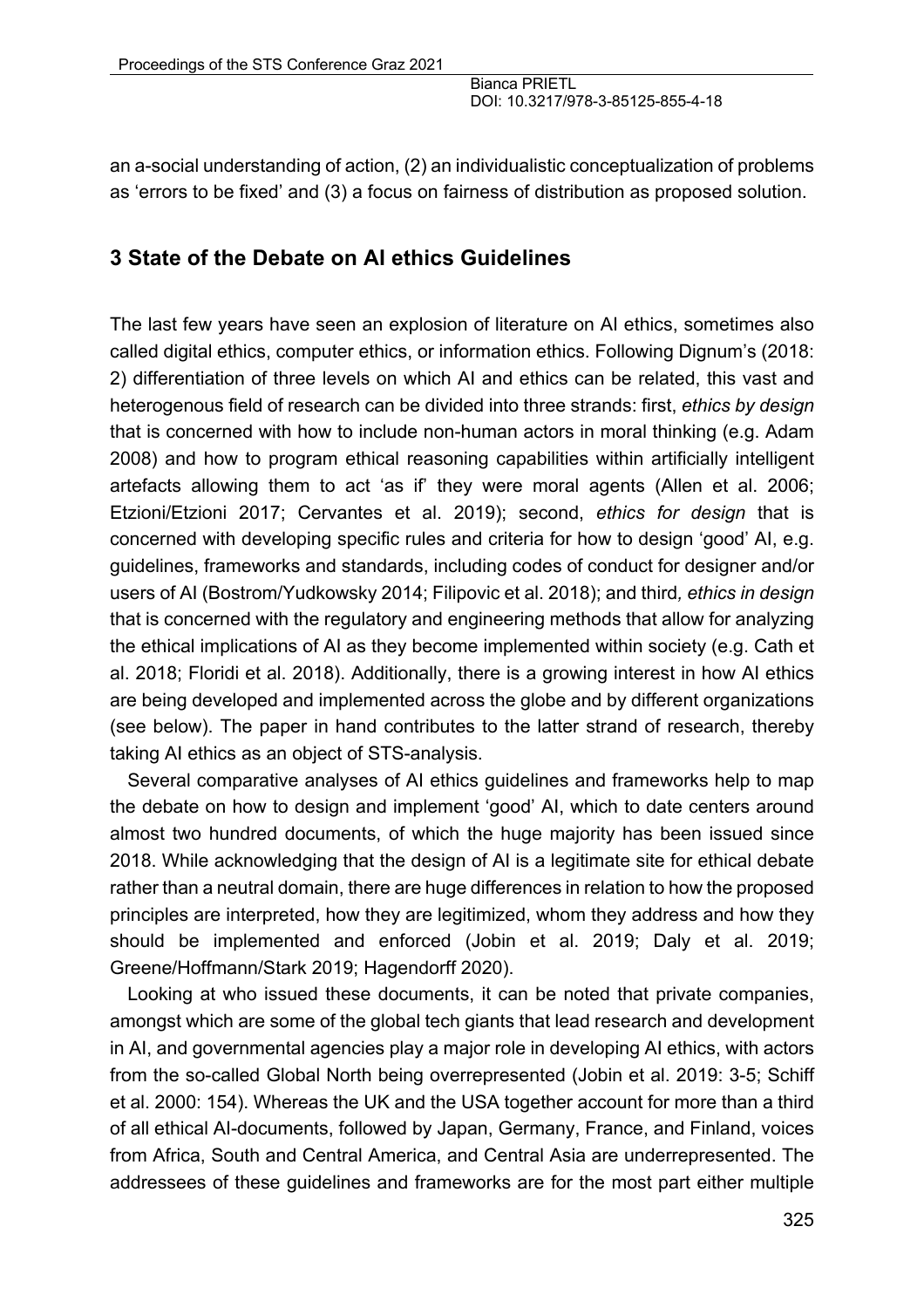stakeholder groups and/or AI practitioners, with a significant portion being self-directed (Jobin et al. 2019: 6). Albeit there existing no agreed upon set of ethical standards to govern the design, development and deployment of 'good' AI (Yeung/Howes/Pogrebna 2020), the documents seem to converge around a handful of ethical principles, namely: transparency and accountability, justice and fairness, non-maleficence, responsibility, and privacy.

Hagendorff (2020, 103) argues that all of the recurring elements of 'good' AI are requirements which are rather easily operationalizable mathematically and for which technical solutions are being developed, with some companies already offering specific technological fixes such as tools for bias mitigation or fairness in machine learning. On the other hand, there are a number of issues that are only rarely mentioned within the majority of these guidelines and frameworks. These blind spots contain questions of (ecological) sustainability and hidden costs of AI development, malevolent (mis)use of AI, democratic control and governance of AI, questions of human dignity as well as solidarity and social responsibility (Jobin et al. 2019, 7; Hagendorff 2020, 104-105). When it comes to how AI are understood in these documents, it can be noted that a rather deterministic vision of AI is dominant with AI artefacts being mostly understood as isolated entities that can be optimized by experts so as to find technical solutions for what are perceived of as social problems. Consequently, there seems to be little to no discussion on how AI could be constrained or limited. Instead, 'better building' is presented as the only ethical path forward (Greene/Hoffmann/Stark 2019, 2122-2128). As Greene, Hoffmann and Stark (2019) point out, ethical design is considered to be a project of expert oversight, whereas the experts in question are supposed to be primarily technical, and secondarily legal experts (2126). What is however lacking is a consideration of the wider social contexts and relationships within which AI is embedded (Hagendorf 2020, 104).

# **4 Limitations of the Currently Dominant Form of Criticizing Digital**

# **Data Technologies and Coping with this Critique**

Taking the above literature review as a starting point and drawing on my own analysis of selected AI ethics guidelines and statements, I will now elaborate on how the key premises underpinning these discursive elements are related to questions of power and social inequality.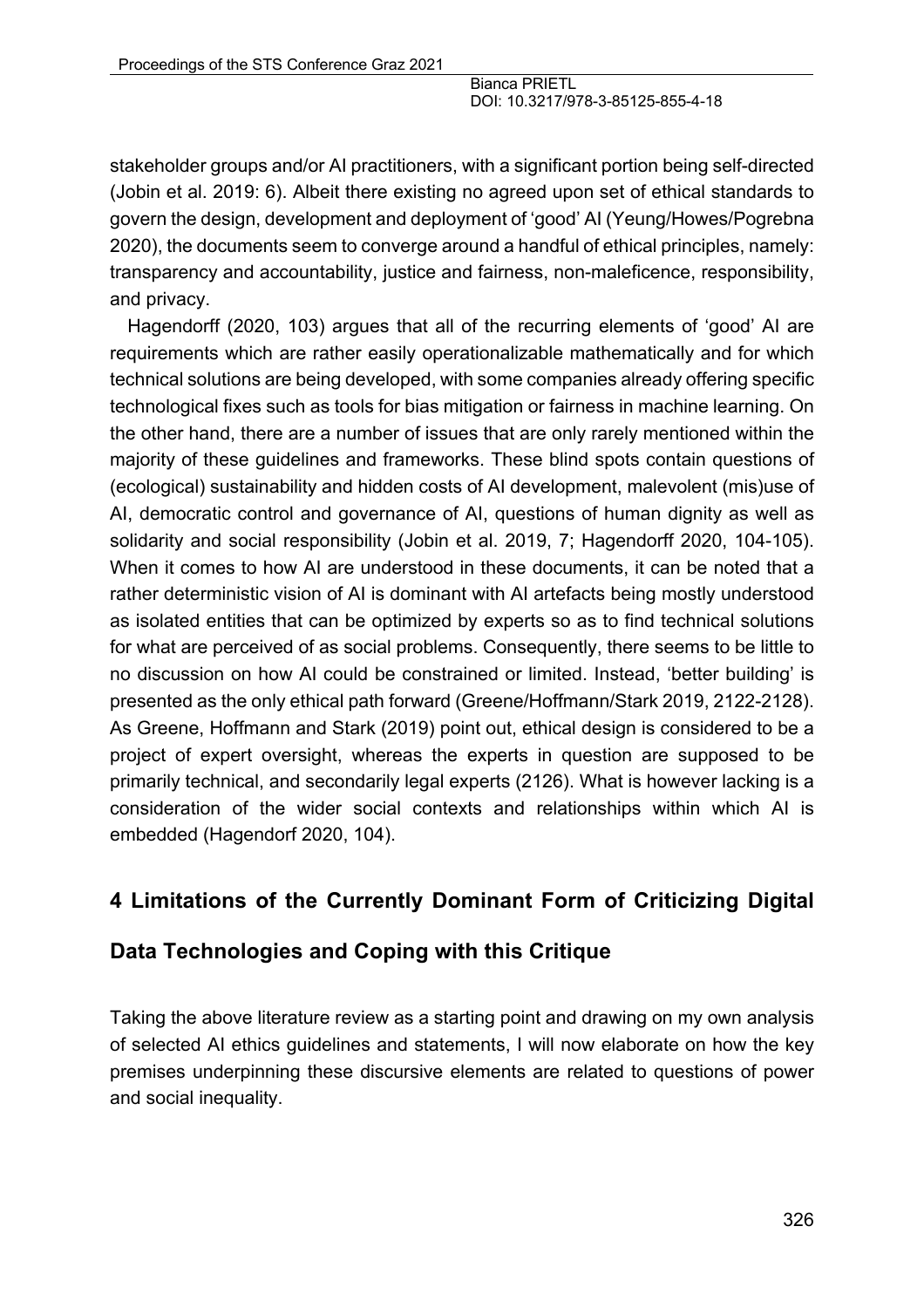#### **4.1 Understanding Action**

In accordance with Western-Eurocentric philosophy, AI ethics guidelines and standards largely—and: unquestioningly—assume the existence of a rational and autonomous (human) being as the subject of any—be it ethical or unethical—action. Consequently, the diverse ethics norms continuously—albeit often implicitly—address the figure of the autonomous subject of action—be it designers, practitioners or users of AI and other digital data technologies—appealing to their understanding to modify their behavior and actions. At the same time, discussions about the sociocultural, political, economic or organizational context within which these actions take place are largely missing. Thus, the social embeddedness of all action that not only explains certain actions, but also pre-structures them and limits any 'simple' and willful alteration of so-far established modes of acting and behaving in certain circumstances, are neglected within the majority of documents analyzed. Neither is there a systematic mentioning, let alone discussion, of the fact the digital data technologies are developed by private companies whose main objective is economic profit, and not the dismantling of social inequalities; nor are software developers or AI practitioners addressed as employees, which they mostly are, and, thus, first and foremost obliged to comply with their employers' demands.

As a consequence, the social structures and symbolic hierarchies that are influential for how people—and machines—can act in certain situations and that—even more importantly—are out of their immediate reach, are hardly taken into account. Thus, one important factor for not only understanding, but also for changing existing sociotechnical relations and their consequences is consistently ignored in this currently dominant form of criticizing digital data technologies and their social effects.

What is needed instead, is a decidedly *social* understanding of action that allows for challenging the power asymmetries and social structures of inequality within which digital data technologies and the people developing and using them operate (see e.g.: Weber 1920; Bourdieu 1987; Emirbayer/Mische 1998). Acknowledging the social embeddedness of all action, namely: of embeddedness within hierarchical structures and symbolic orders, makes visible the limits of individual willful actions and the capability of changing them. It also draws our attention to these historically established, social phenomena that are in need of change, if existing power asymmetries shall not be reproduced.

Apart from the economic and organizational structuring of digital data technologies mentioned above, there are also symbolic asymmetries to be considered that manifest themselves in available data (sets). Take for example the case of automatic skin cancer identification (Zou/Schiebinger 2018). The fact that such technologies are much less effective in identifying skin cancer in people of color than in 'white' or lighter pigmented people is not so much the result of 'bad' actors—be it the developers of the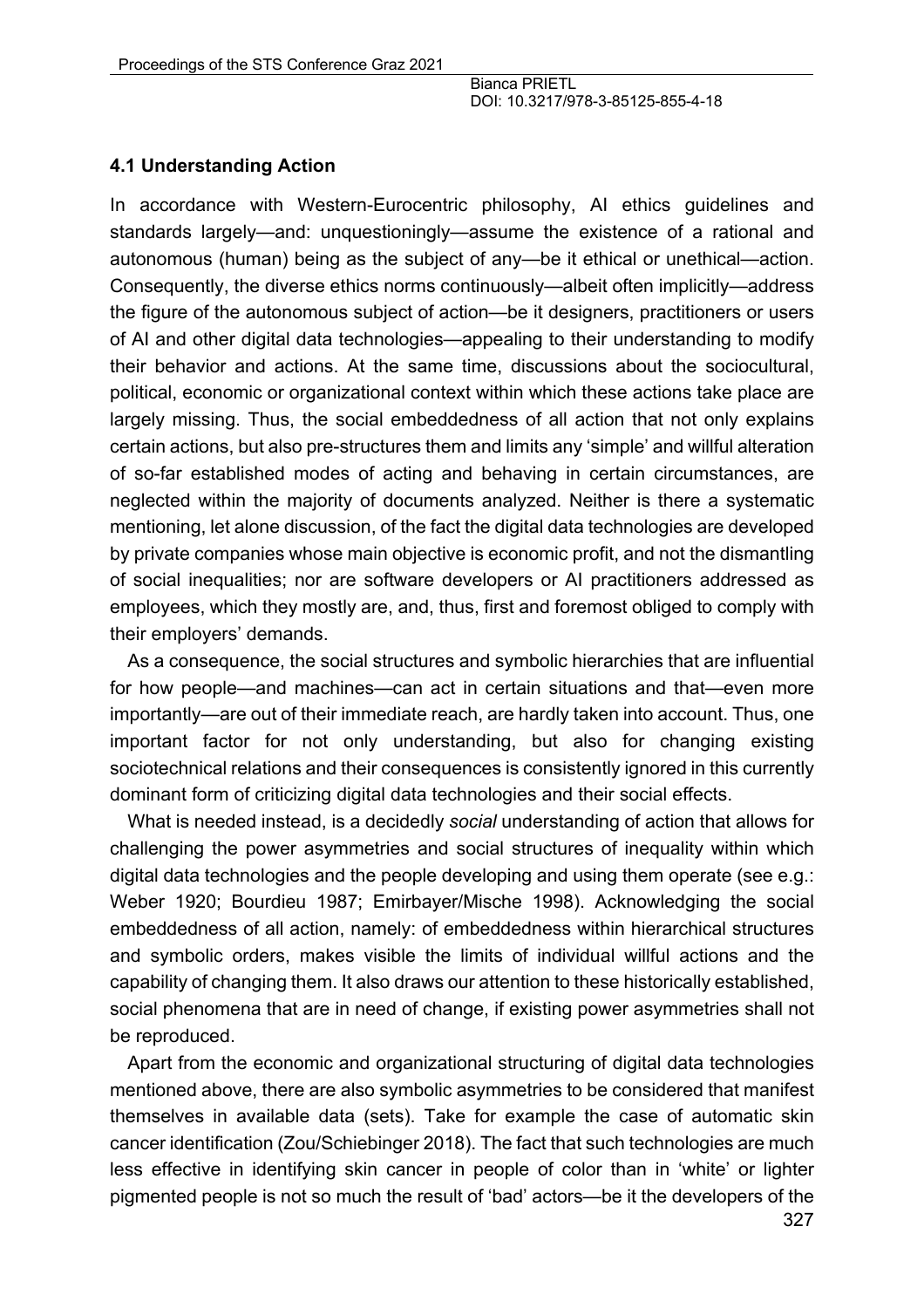respective technology or the medical applicants; instead, it is the historically established asymmetries of technoscientific in/visibilities that build the foundation for the overrepresentation of 'white people' within machine learning-training data sets that then results in the tool's increased ability to identify deviations in their skins. Only, if we keep these structural components of sociotechnical action in mind, can we effectively address the problems laying at the heart of the manifold contradictions accompanying the spread of digital data technologies.

#### **4.2 Conceptualizing the Problem**

Related to the aforementioned asocial understanding of action is a rather narrow causal thinking that focuses on—human or technical—'errors to be fixed' when conceptualizing the problems of AI and other digital data technologies. Consequently, the diverse ethics norms depict the risks and challenges related to digital data technologies largely as *individualistic* problems or errors that call for a singular solution. Initiatives such as discrimination aware data mining (DADM) or fairness, accountability and transparency in machine learning (FAccT) strive to rectifying bias in AI by developing better algorithms. Ethics by design initiatives on the other hand focus on human actors, such as AI researchers and developers, and propose codes of conduct that shall guarantee the development of 'good' digital data technologies.

Thus, it is a technosolutionist stance that underpins the majority of AI ethics guidelines and standards, according to which all problems—also genuinely social ones—can be solved by technical means. Again, neglecting the social structuring of technology, 'better building' is presented as the only way forward (Greene et al. 2019, 2122-2128). Alternative paths such as a fundamental socio-political debate about which technologies would be desirable for which situations, however, do not even seem to be an option in the respective documents.

Critical and feminist STS-perspectives instead remind us that "artefacts have politics" (Winner 1980). Acknowledging the political dimensions of AI and other digital data technologies raises questions about who is (not) involved in creating these technologies, whose wishes and needs are (not) accounted for and who profits from their implementation and use—and who does not (Weber/Prietl 2021). Additionally, such a sensitivity towards questions of power also draws attention to the inextricable interweaving of technology and society, the material and the symbolic, thus, drawing our attention to how these diverse human and non-human actants evolve together and produce certain effects in their intra-acting (Barad 2003).

Take for instance the AMAS-algorithm of the Austrian Public Employment Service, AMS, as an example. The tool has become heavily criticized for assessing the chances of women, migrant and elderly employment seekers for finding new employment systematically lower than those of younger, Austrian-born men, which has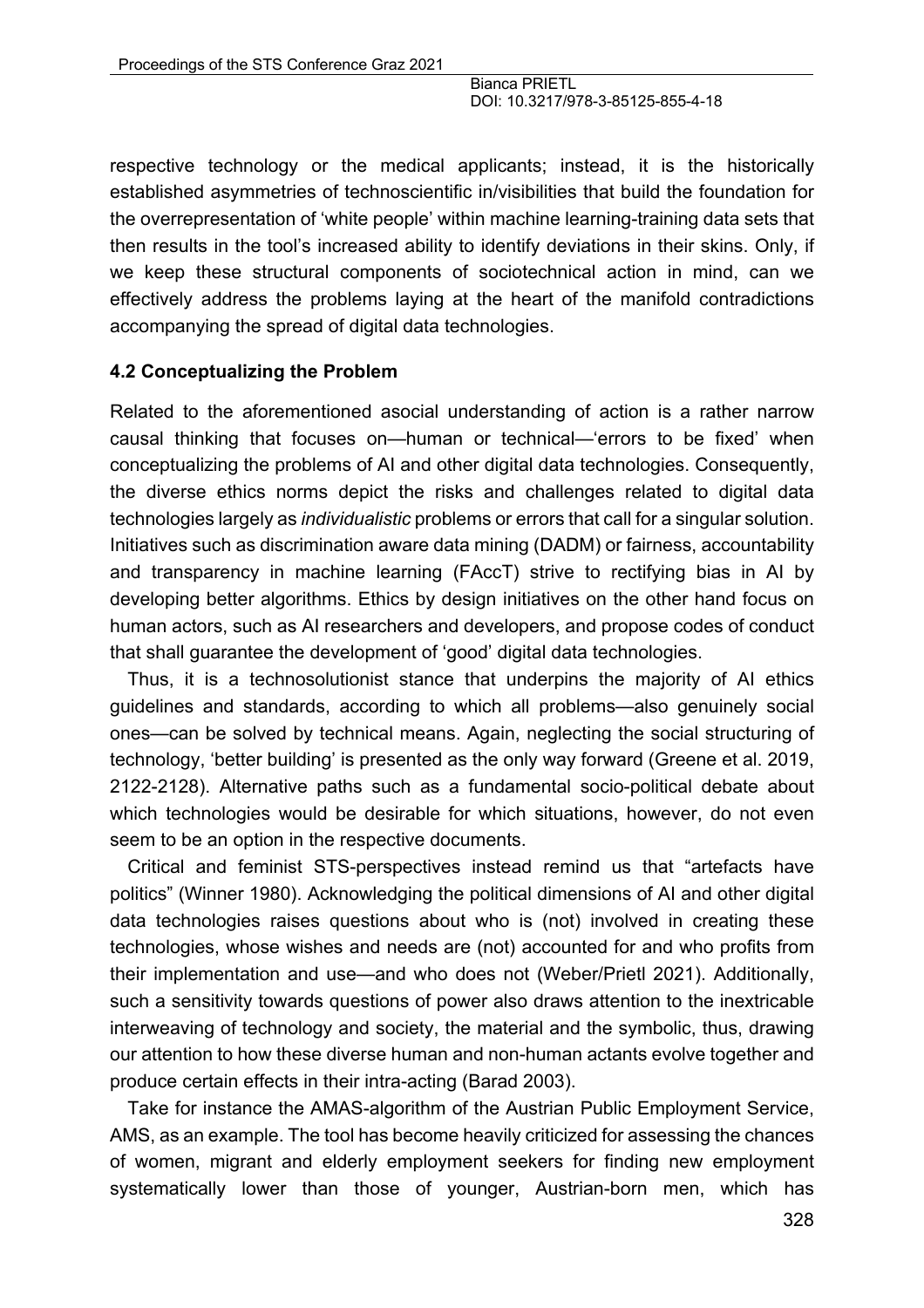consequences for the job seekers' entitlement to receive specific benefits and services by the AMS. In order to understand and, thus, be in the position to criticize the introduction of this digital data technology it is not enough to point out these biases or—even worse—single out the *one* cause of the problem to be corrected. But, we need to account for the technology's connectedness to certain political aims (optimizing resource allocation within neoliberal welfare state reforms), a specific statistical model (having been set in a way to optimize its overall accuracy, i.e. its 'correct' prediction of future employment chances derived from patterns found in past employment chances), a labor market that is highly discriminatory (especially against women with children and people with a migration background), and a strong belief in technical efficiency and objectivity (Lopez 2019, Allhutter et al. 2020). Keeping all of these intra-acting elements in mind, of course, does not make it any easier to describe, understand and eventually solve the problem at hand, but it increases the chances of not remaining a mere gesture of goodwill.

### **4.3 Proposing a Solution**

In the light of biases against minorities and vulnerable groups of people, it is of little surprise that fairness features prominently in many AI ethics guidelines and standards. However, in the documents analyzed fairness is—if at all—mostly defined as equaltreatment, with questions of power and social structures of inequality again being left out of the picture. Instead, transparency, accountability and trustworthiness are promoted as pathing the way to fair digital data technologies (see also: Daly et al. 2019; Greene et al. 2019; Hagendorff 2020). With equal treatment as core solution and normative goal, non-discrimination is declared to guarantee justice.

As Hoffmann (2019, 905ff.) has problematized with regards to US anti-discrimination politics, such a focus on equal treatment is not well suited to address the intersecting effects of different categories of discrimination and inequalities, such as face recognition software being least efficient in recognizing the faces of black women [5]. What is even more worrisome, is that equating fairness with equal treatment and the latter with non-discrimination does not account for the fact that people are positioned in a highly unequal and hierarchical way in our society, thus, essentially ignoring that there is no level playing field.

Consider for example the infamous COMPAS-algorithm employed in the US criminal justice system to assess the recidivism rates of defendants. Although the tool does not explicitly take into account the 'race' of the accused, African Americans are much more likely to be assigned a higher risk score than 'white' Americans (Angwin et al. 2016). Some computer scientist work on improving the algorithm's accuracy, hoping that the same accuracy for 'white' as well as African Americans will solve the problem of unequal treatment (Corbett-Davies/Goel 2018). What such an approach, however,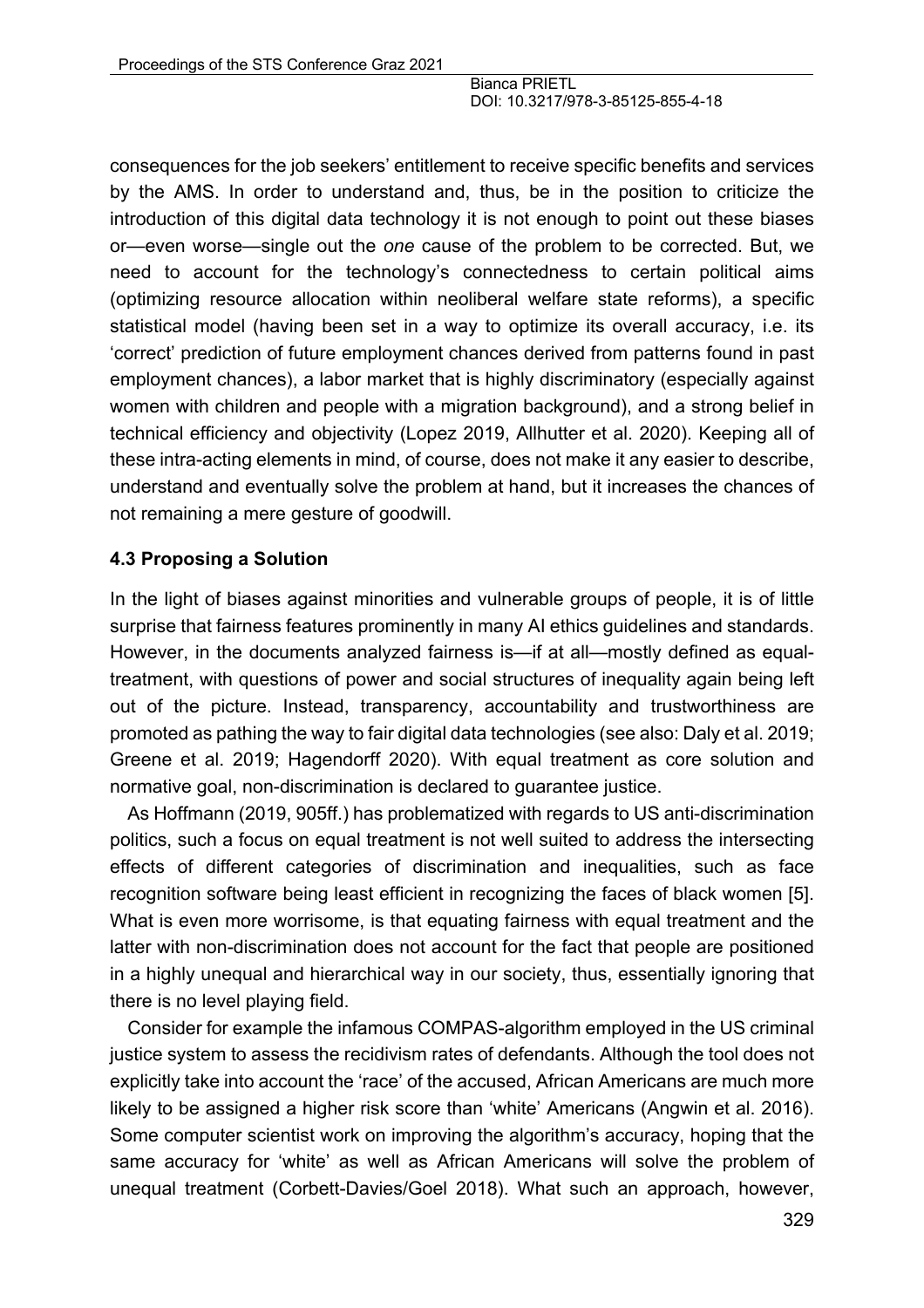does not account for is that people of color are much more likely to be targeted as high risk because of structural racism that makes it much more likely for them to have no higher education, to be unemployed or to be related to someone who has been charged with a criminal offense – all of which are factors accounted for in the risk model implemented in the COMPAS-algorithm. Ignoring these fundamentally unequal preconditions not only does not solve the problem at hand but threatens to mask the problem in a veil of equal treatment. Considering EU anti-discrimination law that aims for substantial, not only formal, equality, Wachter et al. (2021) therefore argue for fair machine learning techniques that 'transform bias'. Instead of 'preserving bias', such techniques explicitly account for historically established social inequalities and try to actively counteract them.

# **5 It's About Power, Stupid!**

Based on a discourse-analytical reflection of AI ethics guidelines and standards, this article has outlined how this currently dominant form of criticizing digital data technologies and coping with this critique is strongly influenced by traditional Western-Eurocentric moral philosophy that is highly individualistic in its approach (also: Jaume-Palasi 2019: 483). Such an epistem-ontological underpinning entails considerable limitations when it comes to addressing the role that digital data technologies play for maintaining power asymmetries and social inequalities. Whereas the very social structures and symbolic orders within which digital data technologies are developed, produced and used are largely out of sight, attention is directed first and foremost to singular 'black sheep'—be they human or technical artefacts. Framing these 'bad' actors as responsible for the problems and challenges of digital data technologies, it is in their 'correction' that a 'solution' is sought for.

Following this line of reasoning, the recent turn to ethics norms seems to be neither a 'panacea' against the manifold contradictions accompanying digitalization processes, nor a neutral undertaking. On the contrary, AI ethics guidelines and standards can be described as preserving existing power relations and social inequalities as they leave the social relations within which digital data technologies and their developers, designers and users operate largely untouched. The monopoly-like structure established by a few, primarily private-sector but also state organizations, due to the extreme resource intensity and high economies of scale of data-based AI (Srnicek 2018), is not systematically addressed in these documents, let alone problematized. Thus, the few dominant actors can continue to develop and deploy digital data technologies primarily to pursue their own interests, specifically: "profit (for a few), surveillance (of the minoritized), and efficiency (amidst scarcity)" (D'Iganzio/Klein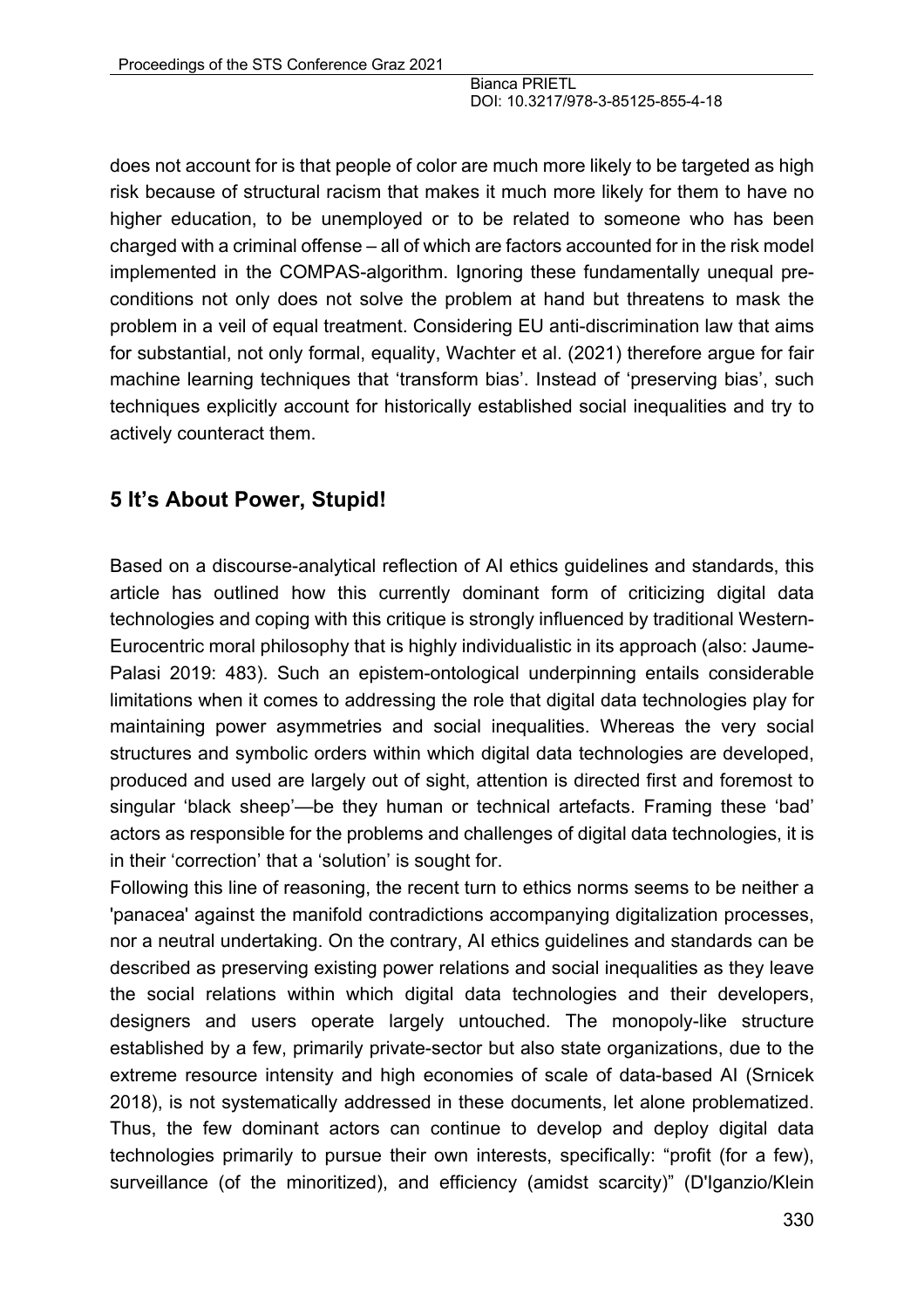2020, 41). Nor are the 'conservative' logics of algorithmic knowledge-production and decision-making considered as crucial to understanding—and, consequently, addressing—the challenges of digitalization processes, most importantly the idea that patterns found in data of the past, allow for predicting the future (Lopez 2019; Prietl 2019a, b).

Therefore, a strengthening of critical/feminist STS-perspectives is needed within the social negotiations of digitalization and AI. These perspectives would—amongst others—direct our attention to the following questions, and call for their public debate: Who is in charge of developing digital data technologies? Who benefits from their use? Which purposes are served by digital data technologies? Who and/or what aspects of (social) life are considered, in- and excluded? For which purposes do we want to use digital data technologies? What technologies do we want as a society? Starting from a debate on these and many more questions, a critical/feminist approach to challenging digital data technologies would also entail to give up on hopes of neutrality and objectivity but strive for digital data technologies that—albeit no longer being able to claim neutrality—are explicitly dedicated to reduce power asymmetries and social inequalities instead of upholding the status quo.

# **Endnotes**

[1] Digital data technologies designate technical artifacts that operate with digital data, e.g. AItechnologies, mail programs or tracking-apps. It is digital data technologies that are at the heart of current sociotechnical transformation processes that are often discussed as digitalization' (Houben/Prietl 2018).

[2] Metcal and colleagues (2019) draw a more nuanced picture in their study of people responsible for ethics in big tech companies, detailing the heterogeneous constraints within which their work is situated and that force them to fit ethical concerns within the organizational logics dominating the Silicon Valley, namely: meritocracy, technological solutionism and market fundamentalism.

[3] As has been pointed out in organization studies there might be a considerable mismatch between talk, action and decision (Brunsson 1993) as corporate actors may state things they don't actually act upon, in order to manage conflicting expectations, such as profit maximization and social responsibility. [4] See: https://inventory.algorithmwatch.org/ [4<sup>th</sup> of June 2021]. The selected AI ethics-statements allow for theoretically sampling (Strauss/Corbin 1990) with respect to (a) authors/issuing organization (private sector, governmental actors, academia, civil society), (b) geopolitical reach (national, international, global) and (c) degree of compliance (binding agreement, voluntary commitment, recommendation). [5] See the work of Joy Buolamwini online under: https://www.media.mit.edu/people/joyab/updates/ [6<sup>th</sup>]

of Juni 2021].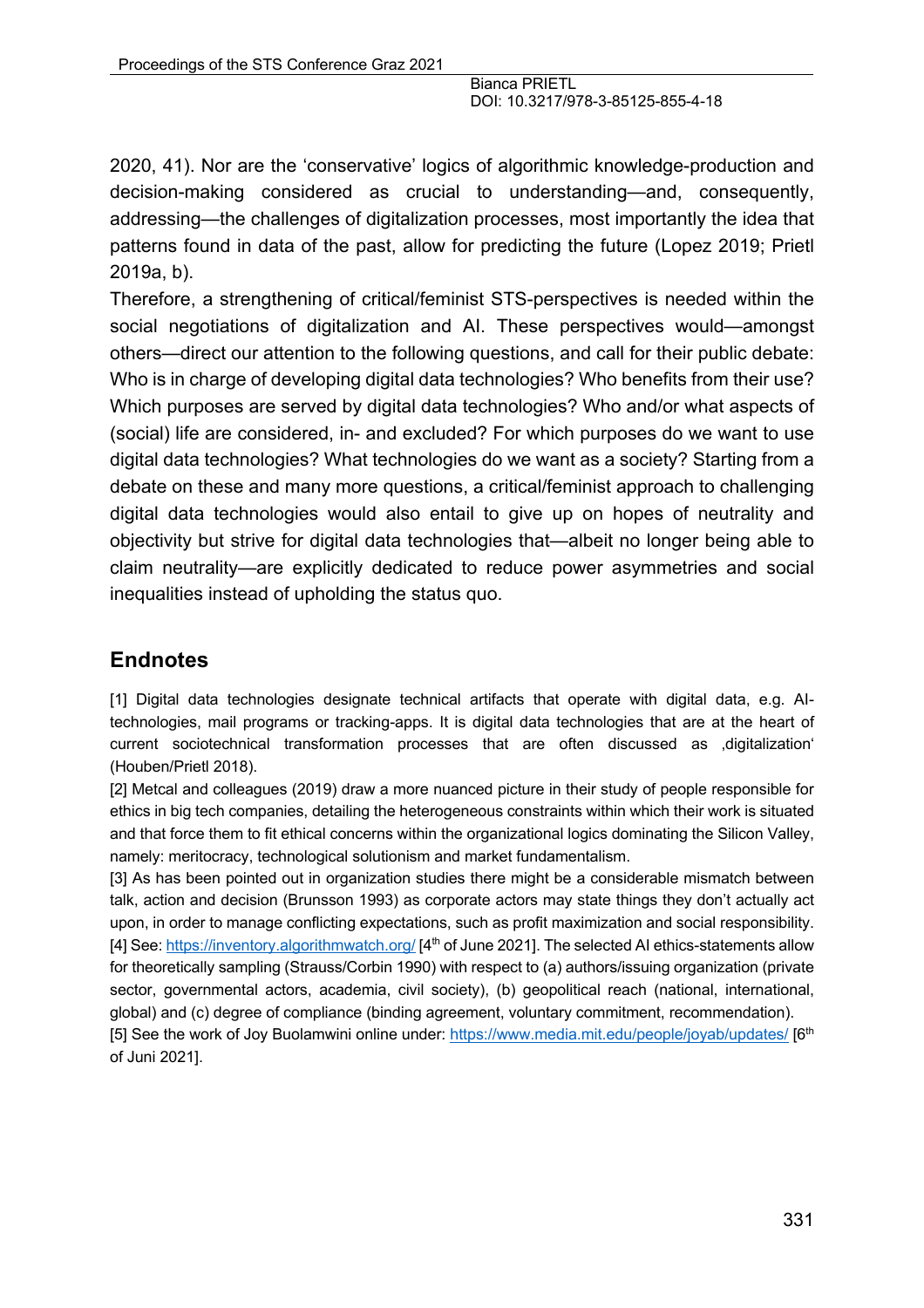# **References**

- Adam, Alison (2008): Ethics for things. In Ethics and Information Technology 10, pp. 149–154.
- Allen, Colin; Wallach, Wendell.; Smit, Iva (2006): Why Machine Ethics? In IEEE Intelligent Systems 1541-1672 (06), pp. 12–17.
- Allhutter, Doris; Cech, Florian; Fischer, Fabian; Grill, Gabriel; Mager, Astrid (2020): Algorithmic Profiling of Job Seekers in Austria: How Austerity Politics Are Made Effective. In frontiers in Big Data. doi: 10.3389/fdata.2020.00005.
- Angwin, Julian; Larson, Jeff; Surya, Mattu.; Kirchner, Lauren; Parris, Terry Jr. (2016): Machine Bias. There's software used across the country to predict future criminals. And it's biased against blacks. In ProPublica. https://www.propublica.org/article/machine-bias-riskassess-ments -in-criminalsentencing (26/10/2020).
- Barad, Karen (2003): Posthumanist Performativity. Toward an Understanding of How Matter Comes to Matter. In Signs 28 (3), pp. 801–831.
- Benkler, Yochai (2019): Don't let industry write the rules of AI. In Nature 569 (7754), p. 161.
- Bietti, Elettra (2020): From Ethics Washing to Ethics Bashing: A View on Tech Ethics from Within Moral Philosophy. In Proceedings to ACM FAT\* Conference 2020.
- Bostrom, Nick; Yudkowsky, Eliezer (2014): The ethics of artificial intelligence. In: Frankish, Keith; Ramsey, William M. (Eds.): The Cambridge Handbook of Artificial Intelligence. The Cambridge University Press, pp. 316–334.
- Bourdieu, Pierre (1987) Sozialer Sinn. Frankfurt/M.: Suhrkamp.
- Brunsson, Niels (1993): Ideas and actions: Justification and hypocrisy as alternatives to control. In Accounting, Organizations and Society 18 (6), pp. 489–506.
- Cath, Corinna; Wachter, Sandra; Mittelstadt, Brent; Taddeo, Mariarosaria; Floridi, Luciano (2018): Artificial Intelligence and the 'Good Society': the US, EU, and UK approach. In Science and Engineering Ethics 24, pp. 505–528.
- Cervantes, José-Antonio; López, Sonia; Rodriguez, Luis-Felipe; Cervantes, Salvador; Cervantes, Francisco; Ramos, Félix (2019): Artificial Moral Agents: A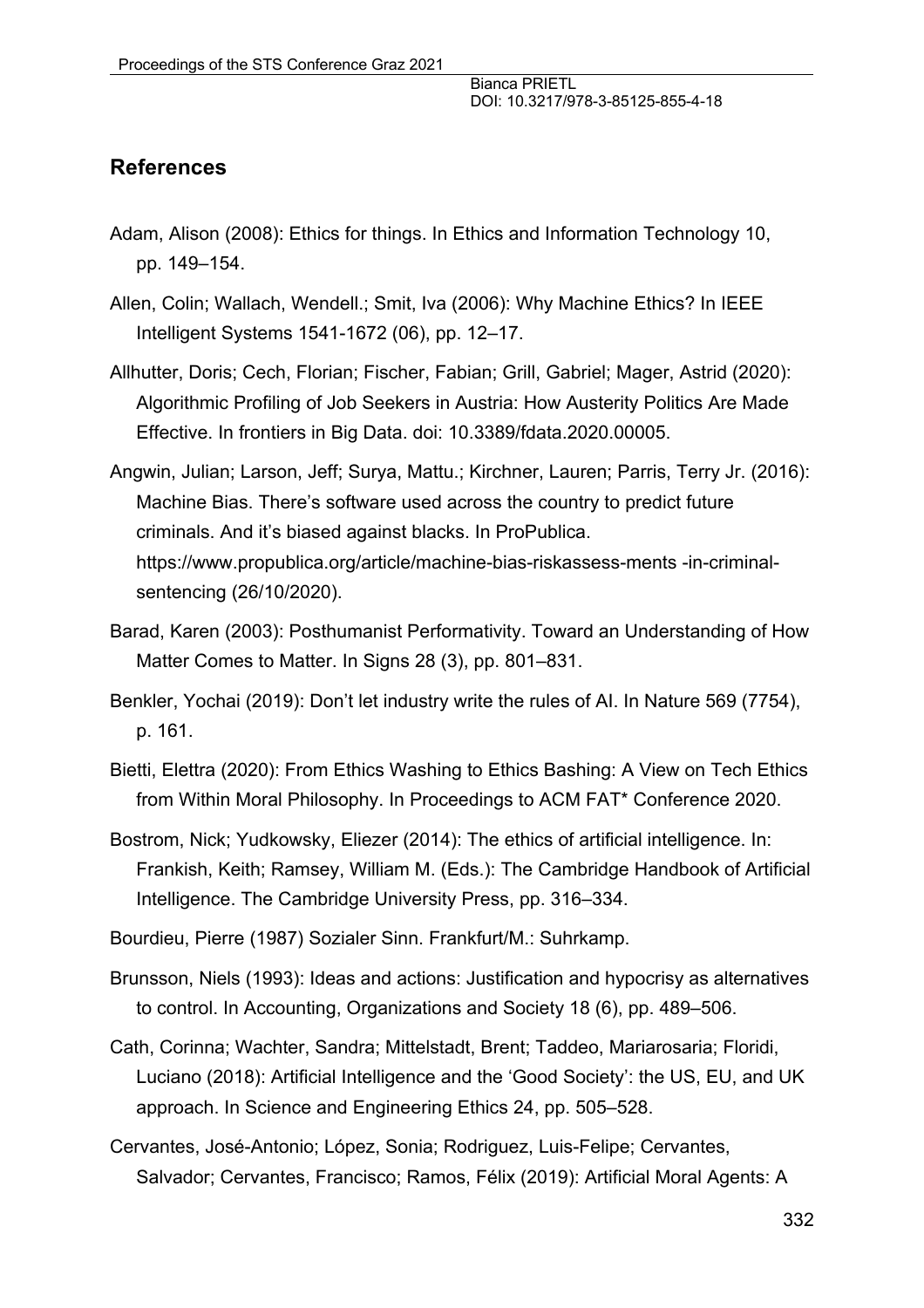Survey of the Current Status. In Science and Engineering Ethics. https://doi.org/10.1007/s11948-019-00151-x (26/10/2020).

- Corbett-Davies, Sam; Goel, Sharad (2018): The Measure and Mismeasure of Fairness: A Critical Review of Fair Machine Learning. https://arxiv.org/abs/1808.00023.
- Daly, Angela; Hagendorff, Thilo; Hui, Li; Mann, Monique; Marda, Vidushi; Wagner, Ben; Wang, Wei; Witteborn, Saskia (2019): Artificial Intelligence Governance and Ethics: Global Perspectives. The Chinese University of Hong Kong, Faculty of Law: Research Paper No. 2019–15.
- D'Ignazio, Catherine; Klein, Lauren F. (2020): Data Feminism. Cambridge/MA: The MIT Press.
- Dignum, Virgina (2018): Ethics in artificial intelligence: introduction to the special issue. In Ethics and Information Technology 20, pp. 1–3. https://doi.org/10.1007/s10676-018-9450-z (26/10/2020).
- Dutton, W.H.; Reisdorf, B.C.; Blank, G.; Dubois, E.; Fernandez, L. (2019): The Internet and Access to Information about Politics: Searching through Filter Bubbles, Echo Chambers, and Disinformation. In: Graham, M; Dutton, W.H. (Eds.): Society and the Internet. Oxford: Oxford University Press, pp. 228–247.
- Emirbayer, Mustafa; Mische, Ann (1998): What is Agency? In American Journal of Sociology 103 (4), pp. 962–1023.
- Etzioni, Amitai; Etzioni, Oren (2017): Incorporating Ethics into Artificial Intelligence. In Journal for Ethics 21, pp. 403–418.
- Filipovic, Alexander; Koska, Christopher; Paganini, Claudia (2018): Developing a Professional Ethics for Algorithmists. Gütersloh: Berteslmann Stiftung.
- Floridi, Luciano; Cowls, Josh; Beltrametti, Monica; Chatila, Raja; Chazerand, Patrice; Dignum, Virginia; Luetge, Christoph; Madelin, Robert; Pagallo, Ugo; Rossi, Francesca; Schafer, Burkhard; Valcke, Peggy; Vayena Effy (2018): AI4People – An Ethical Framework for a Good AI Society. In Minds and Machines 28, pp. 689– 707.
- Gebru, Timnit (2020) Race and Gender. In: Dubber, Markus; Pasquale, Frank; Das, Sunit (Eds.): The Oxford Handbook on AI Ethics. DOI: 10.1093/oxfordhb/9780190067397.013.16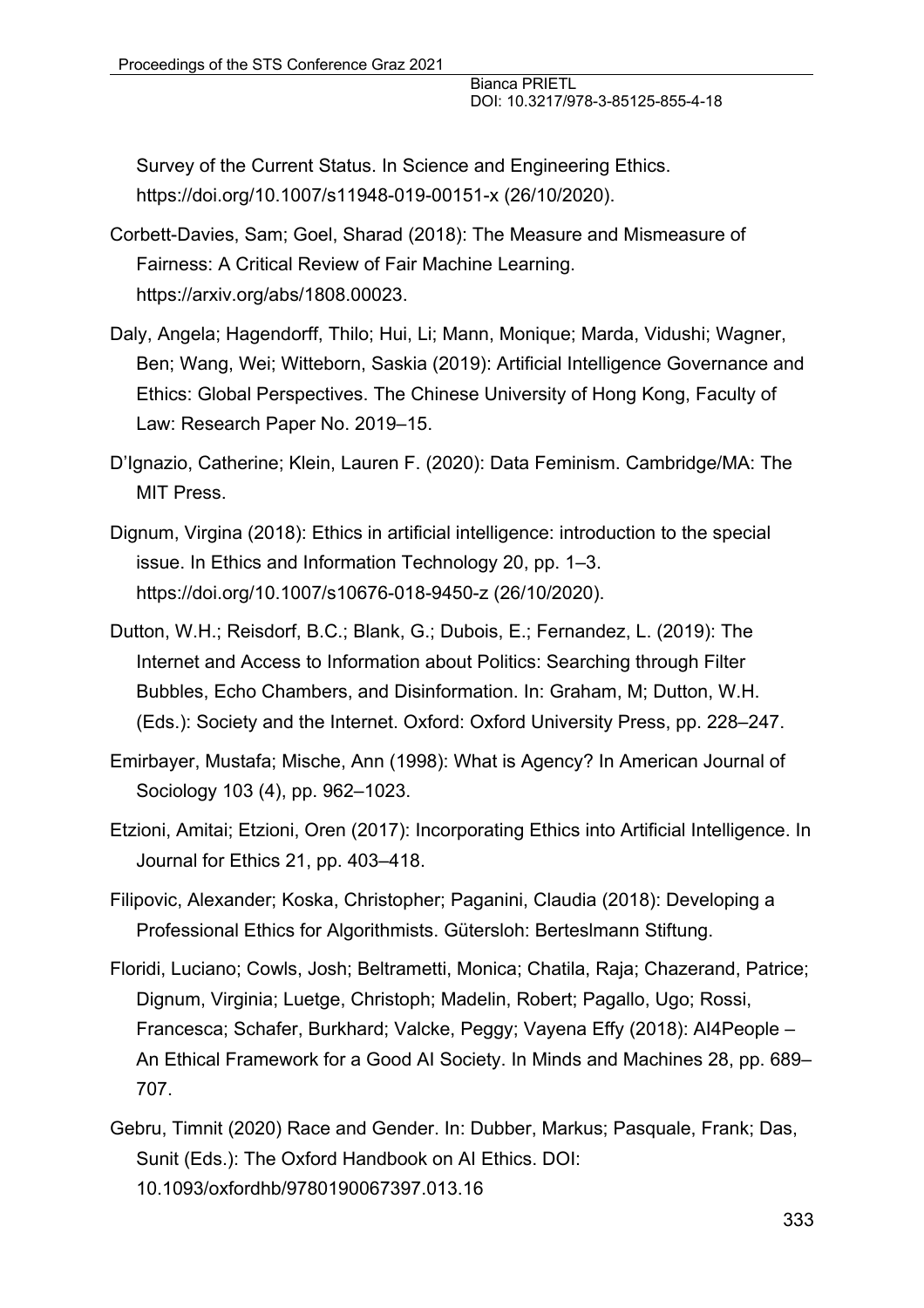- Greene, Daniel; Hoffmann, Anna Lauren; Stark, Luke (2019): Better, Nicer, Clearer, Fairer: A Critical Assessment of the Movement for Ethical Artificial Intelligence and Machine Learning. In: Proceedings of the 52nd Hawaii International Conference on System Sciences, pp. 2122–2131.
- Hagendorff, Thilo (2020): The Ethics of AI Ethics: An Evaluation of Guidelines. In Minds & Machines 30, pp. 99–120.
- Haraway, Donna (2004 [1985]): A Manifesto for Cyborgs: Science, Technology, and Socialist Feminism in the 1980s. In Haraway, Donna (Ed.): The Haraway Reader. New York: Routledge, pp. 7–45.
- Hoffmann, Anna Lauren (2019): Where fairness fails: data, algorithms, and the limits of antidiscrimination discourse. In Information, Communication & Society 22 (7), pp. 900–915.
- Houben, Daniel; Prietl, Bianca (Eds.) (2018): Datengesellschaft. Einsichten in die Datafizierung des Sozialen. Bielefeld: transcript.
- Jaume-Palasi, Lorena (2019): Why We Are Failing to Understand the Societal Impact of Artificial Intelligence. In Social Research: An International Quarterly 86 (2), pp. 477–498.
- Jobin, Anna; Ienca, Marcello; Vayena, Effy (2019): Artificial Intelligence: the global landscape of ethics guidelines. In Nature Machine Intelligence 1, pp. 389–399.
- Leighton, Andrews; Benbouzid, Bilel; Brice, Jeremy; Bygrave, Lee A.; Demortain, David; Griffiths, Alex; Lodge, Martin; Mennicken, Andrea; Yeung, Karen (2017): Algorithmic Regulation. London: LSE Discussion Paper 85.
- Lopez, Paola (2019): Reinforcing Intersectional Inequality via the AMS Algorithm in Austria. In: Proceedings of the 18th Annual IAS-STS Conference on Critical Issues in Science and Technology Studies, pp. 289-309 DOI: 10.3217/978-3- 85125-668-0-16.
- Lyon, David (2004): Globalizing Surveillance: Comparative and Sociological Perspectives. In International Sociology 19, pp. 135–149.
- McKay, Tate; Yallaly, Patrick (2017): Algorithms, Organizations, and Ethics. Eastern Illinois University: MBA 5680 Organizational Behavior.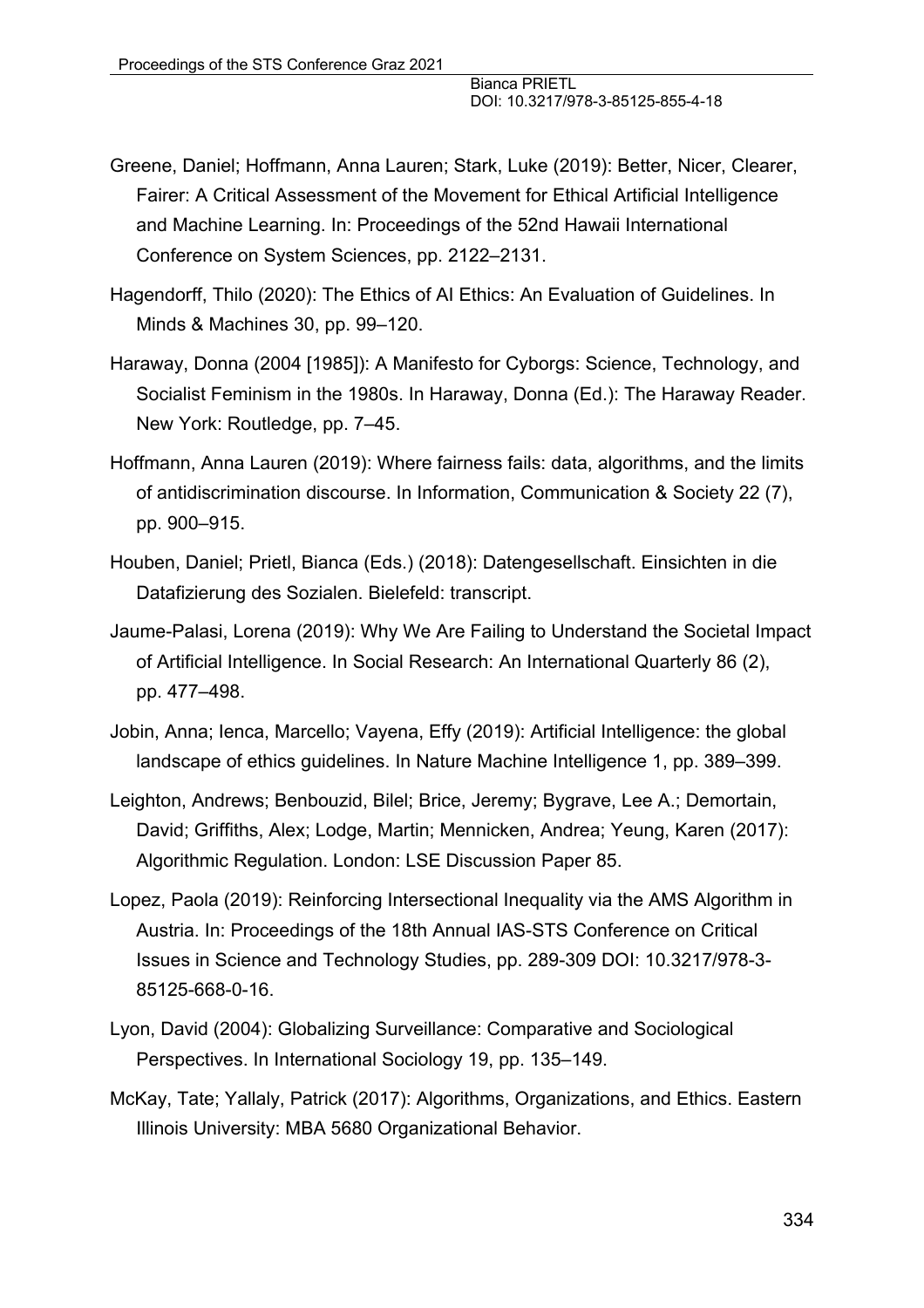- Metcal, Jacob; Moss, Emanuel; boyd, danah (2019): Owning Ethics: Corporate Logics, Silicon Valley, and the Institutionalization of Ethics. In Social Research: An International Quaterly 86 (2), pp. 449–476.
- Noble, Safiya U. (2018): Algorithms of Oppression: How Search Engines Reinforce Racism. New York: New York University Press.
- Nosthoff, Anna-Verena; Maschewski, Felix (2019): Alles nur Fake Ethik. In: REPUBLIK, 22.05.2019. https://www.republik.ch/2019/05/22/alles-nur-fake-ethik.
- O'Neil, Cathy (2016): Weapons of Math Destruction. Random House Publications.

Pariser, Eli (2011): The Filter Bubble. How the New Personalized Web is Changing What We Read and How We Think. London: Penguin Books.

Paulitz, Tanja (2005): Netzsubjektivität/en. Konstruktionen von Vernetzung als Technologien des sozialen Selbst. Münster: Dampfboot.

Pörksen, Bernhard (2018) Filter Clash. Die große Gereiztheit der vernetzten Welt. In: re:publica 18. https://www.youtube.com/watch?v=o3ei8qVgTtc.

- Prietl, Bianca (2019a): Algorithmische Entscheidungssysteme revisited: Wie Maschinen gesellschaftliche Herrschaftsverhältnisse reproduzieren können. In feministische Studien 2, pp. 303–319.
- Prietl, Bianca (2019b): Die Versprechen von Big Data im Spiegel feministischer Rationalitätskritik. In GENDER 3, pp. 11–25.
- Schiff, Daniel; Borenstein, Jason; Biddle, Justin; Laas, Kelly (2000): What's Next for AI Ethics, Policy, and Governance? A Global Overview. In AIES '20. https://osf.io/preprints/socarxiv/8jaz4/.
- Sloane, Mona (2019): Inequality Is the Name of the Game: Thoughts on the Emerging Field of Technology, Ethics and Social Justice. In Proceedings of the Weizenbaum Conference 2019. https://doi.org/10.34669/wi.cp/2.9.
- Srnicek, Nick (2018): Platform Monopolies and the Political Economy of AI. In McDonnell, J. (Ed.): Economics for the Many. London: Verso, pp. 152–163.
- Strauss, Anselm L.; Corbin, Juliet (1990): Grundlagen Qualitativer Sozialforschung. Weinheim: Beltz.
- Véliz, Carissa (2021): Privacy is Power. Why and how you should take back control of your data. London: Penguin Books.